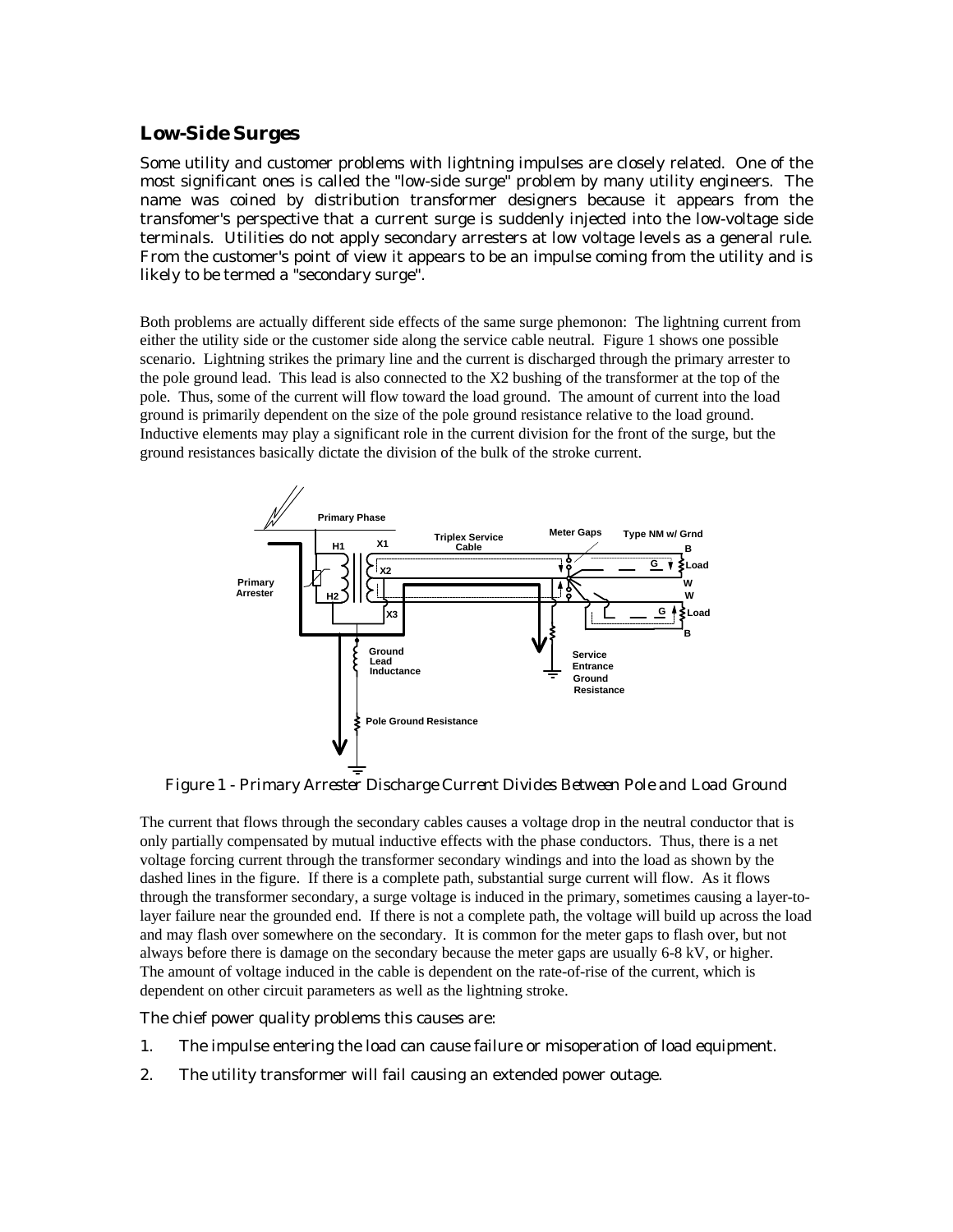3. The failing transformer may subject the load to sustained steady state overvoltages because part of the primary winding is shorted, decreasing the transformer ratio. Failure usually occurs in seconds, but has been known to take hours.

The key to this problem is the amount of surge current traveling through the secondary service cable. Keep in mind that the same effect occurs regardless of the direction of the current. All that is required is for the current to get into the ground circuits and for a substantial portion to flow through the cable on its way to another ground. Thus, lightning strikes to either the utility system or the end user facilities can produce the same symptoms. Transformer protection is more of an issue in residential services, but the secondary transients will appear in industrial systems as well.

## **Protecting the Transformer**

The are two common ways for the utility to protect the transformer:

- 1. Use transformers with interlaced secondary windings,
- 2. Apply surge arresters at the X terminals.

Of course, the former is a design characteristic of the transformer and cannot be changed once the transformer has been made. If the transformer is a non-interlaced design, the only option is to apply arresters to the low voltage side.

Note that arresters at the load service entrance will not protect the transformer. In fact, they will virtually guarantee that there will be a surge current path and thereby cause additional stress on the transformer. While interlaced transformers have a lower failure rate in lightning-prone areas than non-interlaced, recent evidence suggests that low-voltage arresters have better success in preventing failures. The primary arrester is mounted directly on the tank with very short lead lengths. With the evidence mounting that lightning surges have steeper fronts than previously believed, this is an ever increasing requirement for good protection practice. It requires a special fuse in the cutout to prevent fuse damage on lightning current discharge. The transformer protection is completed by a robust secondary arrester (either externally mounted or internally mounted). An arrester rating of 40 kA discharge current is recommended. The voltage discharge is not extremely critical in this application, but is typically 3 to 5 kV. Transformer secondaries are generally assumed to have a BIL of 20 to 30 kV. Gap-type arresters also work in this application, but cause voltage sags, which the MOV-type arrester avoid.

## **Impact on Load Circuits**

Figure 2 shows a waveform of the open-circuit voltage measured at an electrical outlet location in a laboratory mock-up of a residential service. For a relatively small stroke to the primary line (2.6 kA), the voltages at the outlet reached nearly 15 kV. In fact, higher current strokes caused random flashovers of the test circuit, which made measurements difficult. This reported experience is indicative of the capacity of these surges to cause overvoltage problems.

The waveform is a very high frequency ringing wave riding on the main part of the low-side surge. The ringing is very sensitive to the cable lengths. A small amount of resistive load such as a light bulb would contribute greatly to the damping. The ringing wave differs depending on where the surge was applied while the base low-side surge wave remains about the same; it is more dependent on the waveform of the current through the service cable.